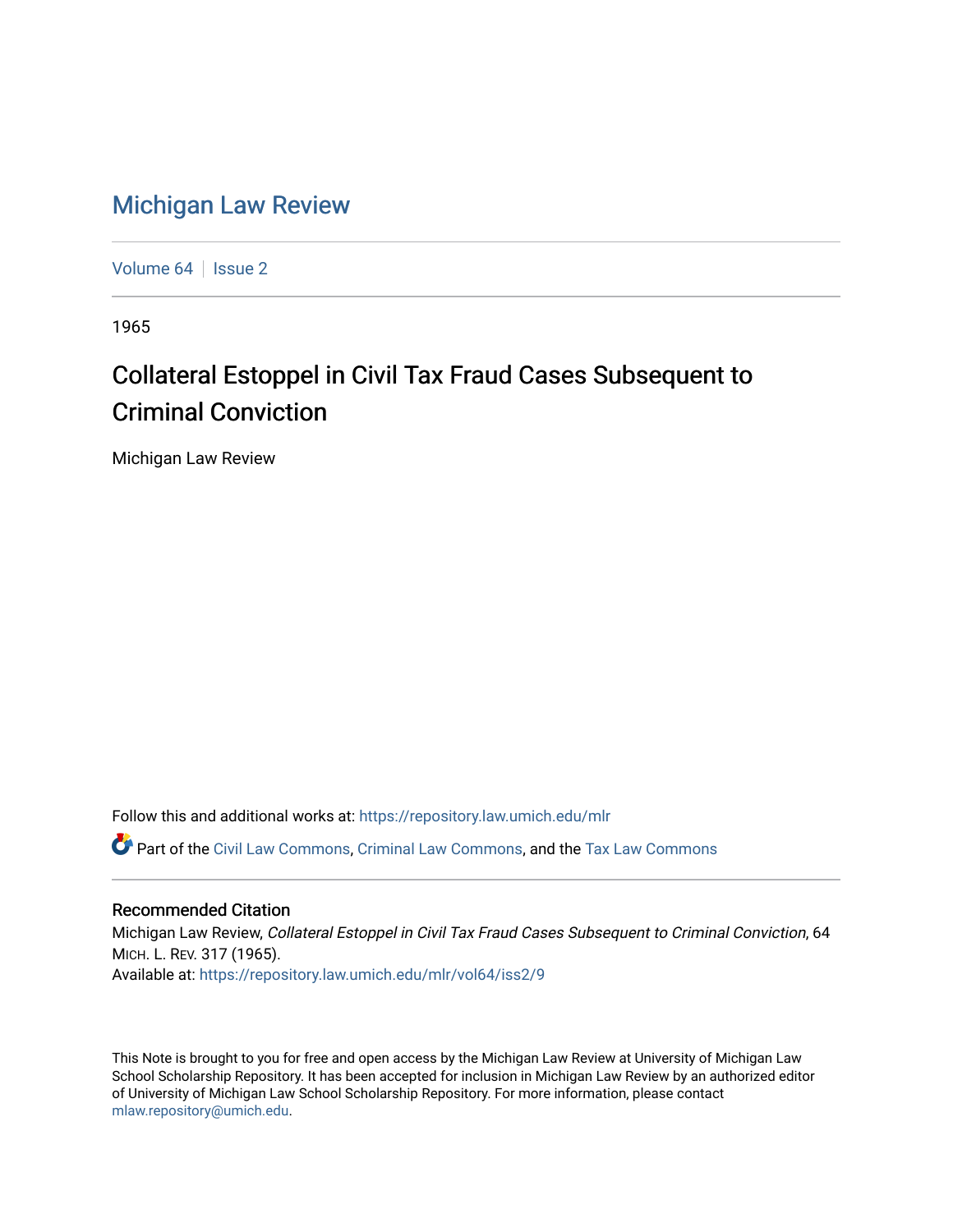### Collateral Estoppel in Civil Tax Fraud Cases Subsequent to Criminal Conviction

To secure compliance with federal income tax laws, Congress has provided both criminal and civil penalties.<sup>1</sup> Fines and imprisonment are imposed under section 7201 of the Internal Revenue Code2 if the Government can prove beyond a reasonable doubt<sup>3</sup> a willful

 $\overline{\phantom{a}}$ 

<sup>1.</sup> See Spies v. United States, 317 U.S. 492 (1943); United States v. Thompson, **279** F.2d 165 (10th Cir. 1960). See generally 10 MERTENS, FEDERAL INCOME TAXATION § 55.01 (rev. ed. Zimet 1964).

<sup>2.</sup> **INT. Ray. CODE OF** 1954, § 7201 (formerly Int. Rev. Code of **1939,** § 145(b)), reads in full: "Any person who willfully attempts in any manner to evade or defeat any tax imposed by this title or the payment thereof shall, in addition to other penalties provided by law, be guilty of a felony and, upon conviction thereof, shall be fined not more than \$10,000, or imprisoned not more than **5** years, or both, together with the costs of prosecution." Other criminal sanctions are provided for in §§ 7201-7344 of the 1954 Code.

<sup>3.</sup> See Holland v. United States, **209** F.2d **516** (10th Cir.), *aff'd,* 348 U.S. 121 (1954), *rehearing denied,* **348 U.S. 932 (1955);** Linquata v. United States, **173 F.2d** 201 (lst Cir.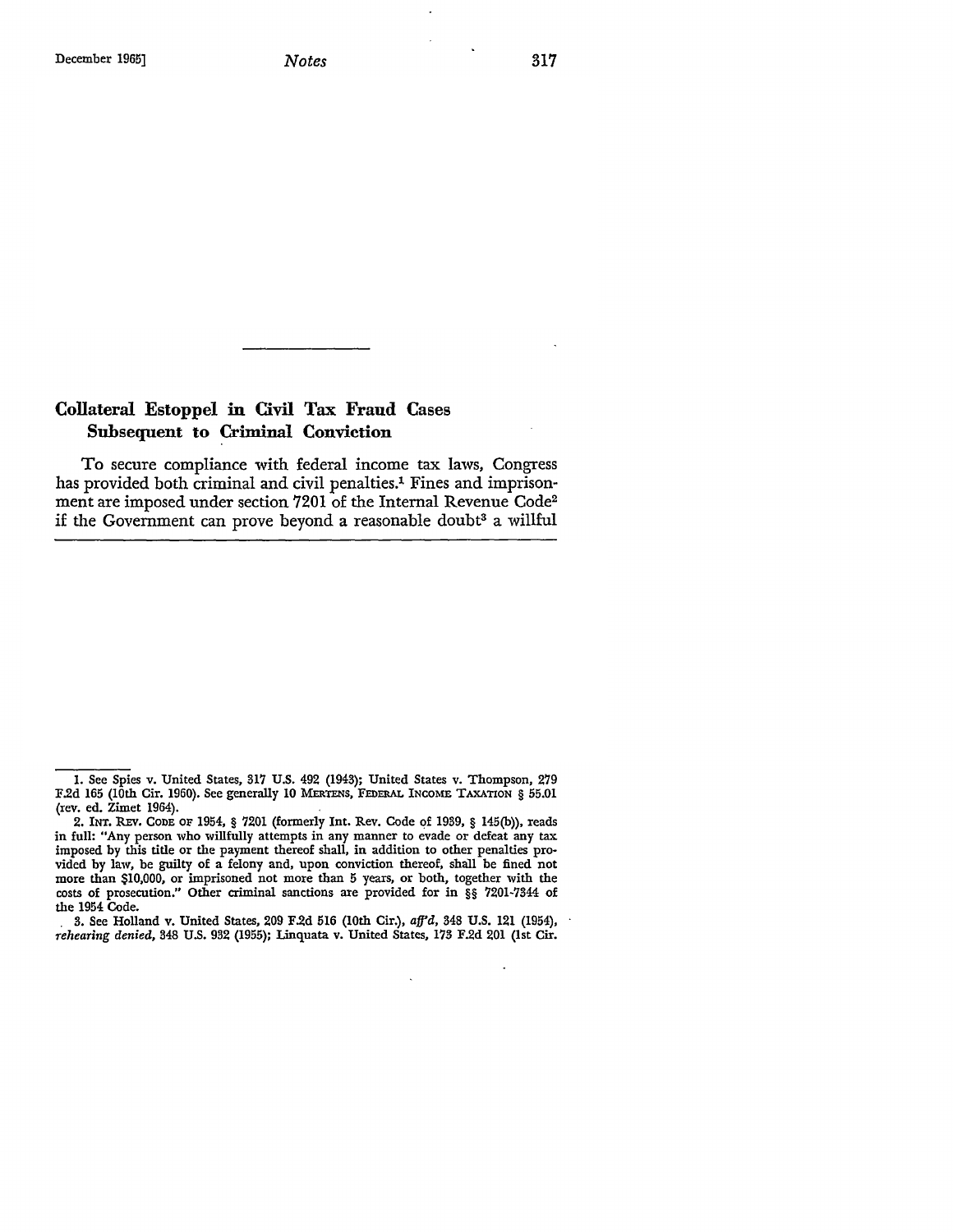attempt to evade or defeat taxation. Section  $6653(b)^4$  authorizes, as a civil sanction, a fifty per cent addition upon findings by the Commissioner of fraudulent underpayment. These findings, if challenged by the taxpayer, need only be sustained by a preponderance of the evidence.<sup>5</sup> Because of the similarity between the acts condemned by sections 7201 and 6653(b), conviction under section 7201 is frequently followed by a civil addition based on section 6653(b). The successive application of these sections has given rise to collateral estoppel problems.<sup>6</sup> Although collateral estoppel operates to preclude relitigation of matters of law and fact actually at issue in a prior suit between the same parties and upon which the prior judgment ultimately rested,<sup>7</sup> the Government's greater burden of proof

1949). For a comparison of the burden of proof in civil and criminal cases, see United States v. Goldberg, **330 F.2d 30 (3d** Cir. 1964); Simon v. Commissioner, 248 **F.2d 869, 876** (8th Cir. 1957).

4. INT. **REV.** CODE **OF** 1954, § **6653(b)** (formerly Int. Rev. Code of **1939,** § 293(b)), reads in part: "(b) Fraud-If any part of any underpayment (as defined in subsection (c)) of tax required to be shown on a return is due to fraud, there shall **be** added to the tax an amount equal to **50** percent of the underpayment." Additional civil penalties are provided for in §§ **6601-6681** of the 1954 Code. Although more than one ad valorem penalty could be imposed on the same tax liability under the **1939** Code (see Fred **N.** Acker, **26** T.C. **107** (1956)), only one of the various civil penalties can be imposed under the 1954 Code. For example, if the **50%** fraud penalty is imposed under § **6653(b)** of the 1954 Code, the **25%** delinquency penalty of § **6651** cannot also **be** imposed. See INT. REv. **CoDE oF** 1954, § **6653(d).**

**5.** See United States v. De Martini, **53** F. Supp. **162 (N.D.** Cal. 1943); Ida **B.** Lewis, **27** P-H Tax Ct. Mem. **89** (1958).

**6.** In addition, subjecting the taxpayer to both criminal and civil penalties has raised questions of double jeopardy. Although the civil additions for fraud quite often entail a substantially larger sum than the previously assessed criminal fine for willful evasion (see, e.g., Abraham Teitelbaum, **29** P-H Tax Ct. Mem. **55 (1960);** Vincent Cefalu, 27 P-H Tax Ct. Mem. 131 (1958), *afJ'd,* **276 F.2d** 122 (5th Cir. **1960);** Jolly's Motor Livery Co., **26** P-H Tax Ct. Mem. **886** (1957)), the Supreme Court has held that the fifth amendment's double jeopardy clause is not violated. Helvering v. Mitchell, **303** U.S. **391** (1938). See Kenney v. Commissioner, 111 **F.2d** 374 (5th Cir. 1940); *cf.* Inman v. United States, **151** F. Supp. **784** (W.D.S.C. **1957).** See generally **1959** DuKE L.J. 146.

**7.** The term "res judicata" embraces two related concepts which are not always dearly distinguished. First, when there is a final judgment on the merits, parties to the to every matter which actually was or could have been litigated. See McCall v. Commissioner, 312 **F.2d** 699 (4th Cir. 1963); Hyman v. Regenstein, **258 F.2d** 502, 509 (5th Cir. 1958); The Evergreens v. Nunan, 141 F2d 927 (2d Cir.), *cert. denied,* **323** U.S. 720 (1944). See generally 25 So. **CAL.** L. Rxv. 480 (1952); 104 U. PA. L. Rxv. **955** (1956). cause of action merges into the judgment and is extinguished. See Commissioner v. Sunnen, 333 U.S. 591 (1948); Filice v. United States, 271 F.2d 782 (9th Cir. 1959), *cert. denied,* 362 U.S. 924 (1960). If the plaintiff loses, a final judgment on the merits bars any future suit on the same cause of action. See Tait v. Western Maryland Ry., 289 U.S. 620 (1933); Taylor v. Anderson, 303 F.2d 546 (4th Cir. 1962). Since proceedings under §§ 7201 and 6653(b) constitute separate causes of action, merger and bar are unavailable to either the government or the taxpayer in the subsequent civil dispute. See Helvering v. Mitchell, *supra* note 6; John W. Amos, 43 T.C. **50** (1964); Eugene Vassallo, **23** T.C. 656 (1955).

The second concept embraced **by** res judicata, commonly termed "collateral estop-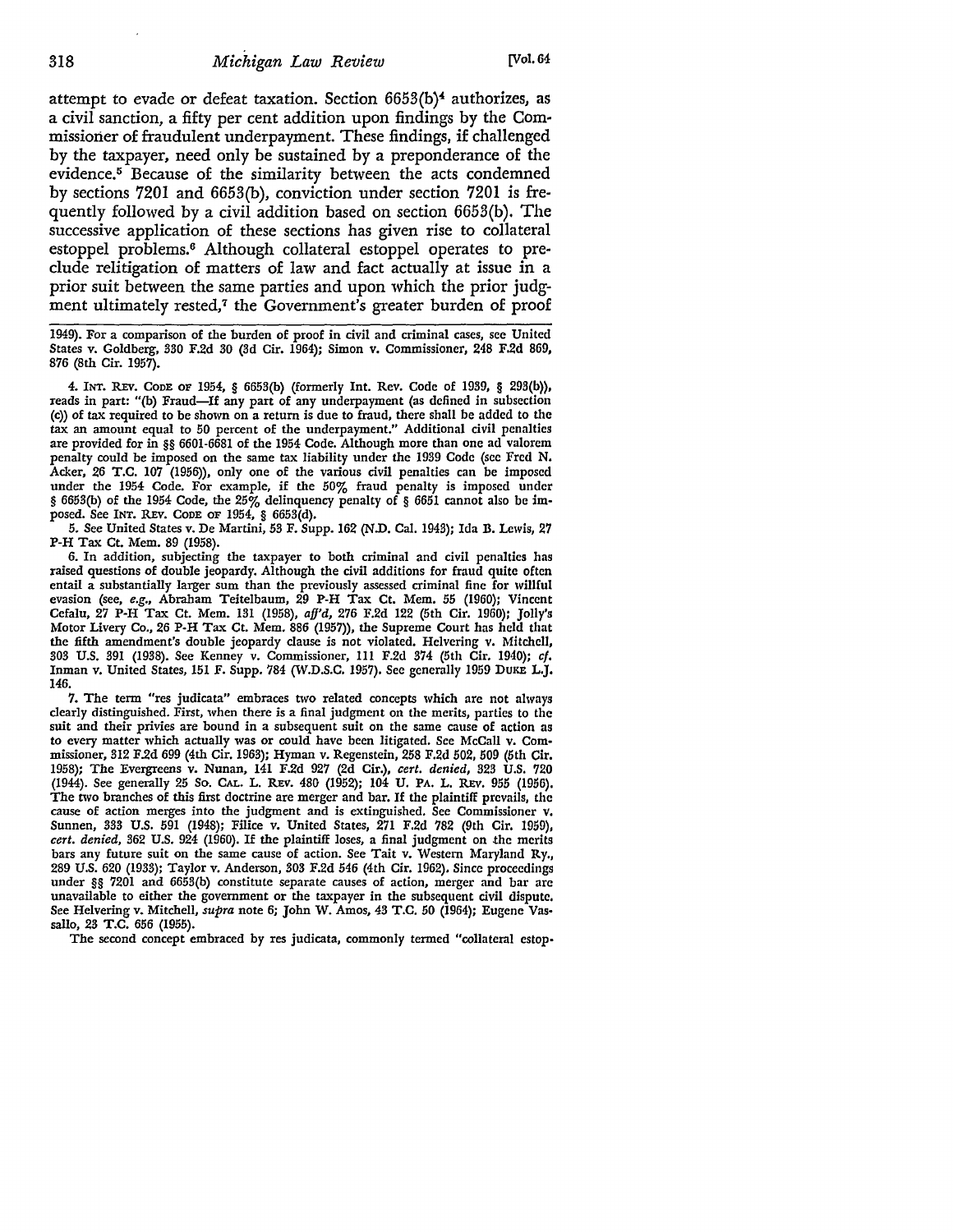#### *Notes*

in a section 7201 criminal prosecution prevents the taxpayer from maintaining that an acquittal under section 7201 should preclude a section 6653(b) civil penalty.<sup>8</sup> As the Supreme Court has pointed out, failure to prove a violation beyond a reasonable doubt should not estop the Government to attempt to prove one by a preponderance of the evidence.9 However, when a taxpayer is convicted in the criminal prosecution, the question of whether collateral estoppel should be applied in a subsequent civil suit has caused a recent split of judicial opinion. Collateral estoppel was applied ,in *Tomlinson v. Lefkowitz'0* and *John W. Amos,"* but not in *Moore v. United* States.<sup>12</sup>

To apply collateral estoppel in a section 6653(b) civil tax fraud case following a section 7201 criminal conviction, it is necessary to establish that proof of a willful attempt to evade or defeat a tax required by section 7201 encompasses proof of fraud within the meaning of section 6653(b). The courts in *Amos* and *Tomlinson* squarely confronted this task, citing considerable authority<sup>13</sup> tending

pel," is broader in some respects than merger and bar because it applies to suits on a different cause of action. However, in other respects it is narrower than merger and bar since-it operates to preclude litigation only of matters of law and fact which were actually at issue in a prior suit and upon which the prior judgment ultimately rested. See McCall v. Commissioner, *supra;* Hyman v. Regenstein, *supra* at 509-11; The Evergreens v. Nunan, *supra.* See generally Branscomb, *Collateral Estoppel in Tax Cases-Static and Separable Facts,* **37 TExAs** L. R~v. 584 (1959); Lore, *Res Judicata in the Tax Laws,* 34 TAxEs 455 (1956); Polasky, *Collateral Estoppel-Effects of Prior Litigation, 39* IowA L. REv. 217 (1954); Note, 35 IoWA L. Rav. 700 (1950).

In the leading case of The Evergreens v. Nunan, *supra,* Judge Learned Hand first promulgated the "ultimate fact-mediate datum" test followed by the Restatement of Judgments, § 68. Judge Hand stated that collateral estoppel should apply only to "those facts, upon whose combined occurrence the law raises the duty, or the right, in question [the ultimate facts]." Mediate data-facts "from whose existence may be rationally inferred the existence of [ultimate facts]"--should not call into play collateral estoppel. The Evergreens v. Nunan, *supra,* at 928. Judge Hand also maintained that collateral estoppel should apply only to ultimate facts in the second suit as well, because otherwise "what jural relevance facts may acquire in the future ..**.**is often impossible even remotely to anticipate." *Id.* at 929. The latter concept has not been so widely accepted as the former. See United States v. Cathcard, 70 F. Supp. 653 (D. Neb. 1946). The "ultimate fact" doctrine was accepted by the Supreme Court in Yates v. United States, 354 U.S. 298, 338 (1957). See generally Polasky, *supra,* at 237-39.

Generally, the United States, the Commissioner, and District Directors of Internal Revenue are considered as one "party" so as to make a decision affecting one binding on all. See Tait v. Western Maryland Ry., 289 U.S. 620 (1933); Edward H. Garcin, 22 B.T.A. 1027 (1931).

For a discussion of the effect of consent judgments in tax cases, see 52 MICH. L. REV. **303 (1953).**

8. See, *e.g.,* Helvering v. Mitchell, 303 U.S. 391 (1938); Johnson v. Wall, **329** F.2d 149 (4th Cir. 1964); Lias v. Commissioner, 235 **F.2d** 879 (4th Cir. **1956).**

9. See Helvering v. Mitchell, *supra* note 8.

**10.** 334 **F.2d** 262 (5th Cir. 1964).

11. 43 T.C. **50** (1964). This case overruled Meyer J. Safra, 30 T.C. 1026 (1958).

12. 14 Am. Fed. Tax R.2d 5612 (W.D. Va. 1964).

13. See, *e.g.,* Spies v. United States, 317 U.S. 492 (1943); Bloch v. United States, 221 F.2d 786, 788 (9th Cir. 1955); Wardlaw v. United States, 203 F.2d 884, 885 (5th Cir. 1953); Mitchell v. Commissioner, 118 F.2d 308 (5th Cir. 1941).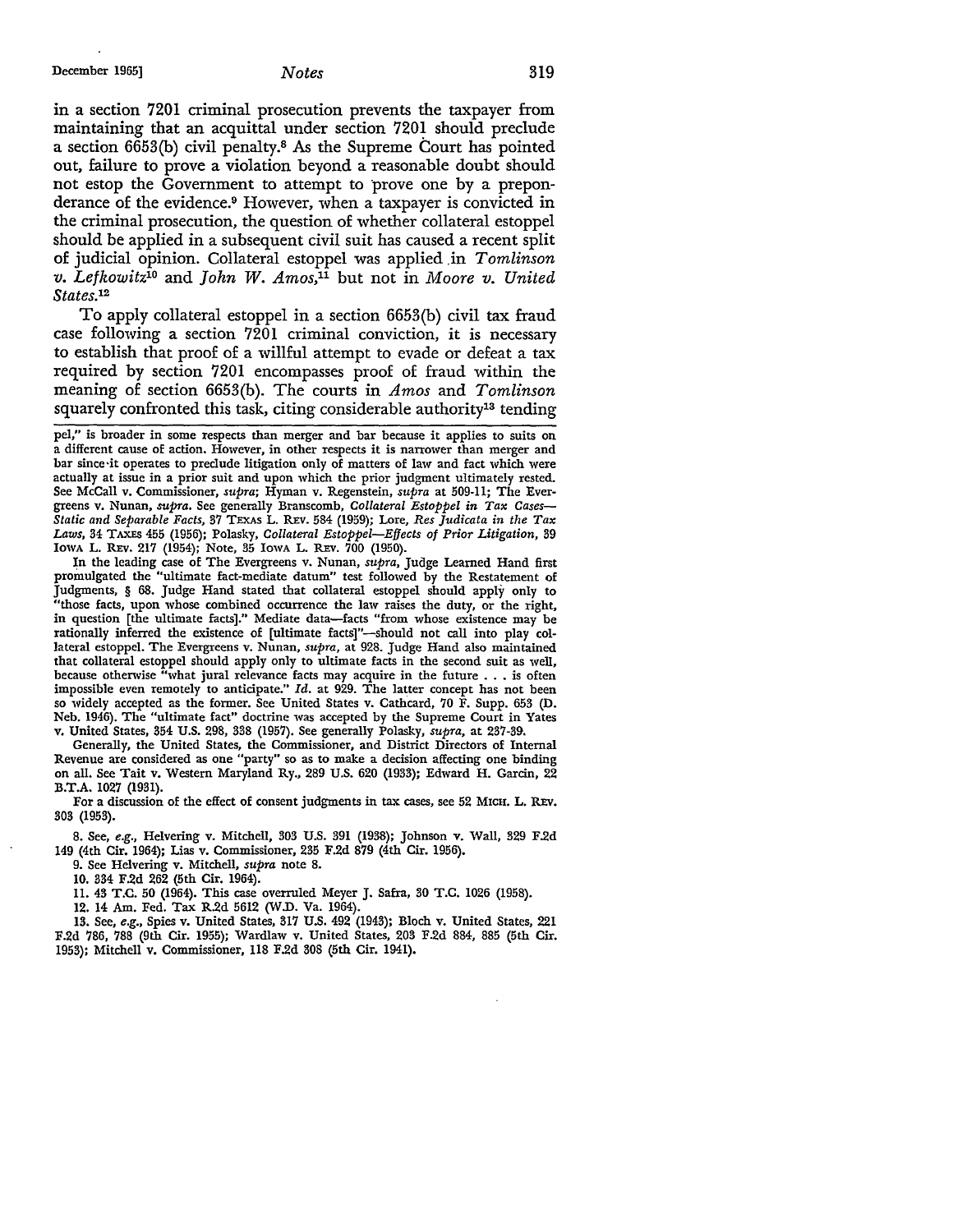to support their conclusion that, the term "willfully" as used in section **7201** had been judicially defined to embrace all of the elements of section 6653(b) fraud.14 In addition, the *Tomlinson* court cited cases involving proceedings to deport persons convicted of willful tax evasion which held that the equivalent of an intent to defraud the United States must be proved in section 7201 criminal prosecutions. <sup>15</sup>

The courts applying collateral estoppel could have buttressed their position with three additional arguments. First, section 6653(b) fraud is not common-law fraud, but rather a statutory fraud, inferable from any conduct calculated to mislead or conceal;<sup>16</sup> it is difficult to envision any willful attempt to evade or defeat payment of taxes which would not fall within this broad concept. Second, it has been judicially established that an indictment for willful evasion under section **7201** must allege a specific intent to defraud the Government.<sup>17</sup> Third, it has been held that the intent which

The leading case of Spies v. United States, *supra* note 13, **held** that a simple failure to file a return did not bring one within § 145(b) (the **1939** Code predecessor of § **7201);** some overt act was necessary. The *Spies* case was followed in United States v. Croessant, in distinguishing between failing to file a return and knowingly filing a false one.... The law has always distinguished between failing to disclose useful information and making a disclosure which is a lie." *Id.* at **97.** *Accord,* Reynolds v. United States, **288 F.2d** 78 (5th Cir. 1961). The essential similarity between the criminal and civil sanctions was further demonstrated when the *Spies* doctrine was held applicable to civil fraud cases in Cirillo v. Commissioner, 314 F.2d 478, 482 **(3d** Cir. **1963).**

a willful and knowing attempt to *evade* the payment of tax (such as making certain that money acquired does not go to pay a previously assessed tax) can be different from a willful and knowing attempt to *defeat* the tax (such as the use of false returns or double books). **If** that distinction is valid, it is possible that evading payment under § **7201** does not necessarily imply fraud within the purview of § 6653(b).

For cases discussing § 7201 and its predecessors in terms of fraud, see United States v. Palermo, **259 F.2d 872** (3d Cir. 1958); Gaunt v. United States, 184 F.2d 284 (Ist Cir. 1950), *cert. denied,* 340 U.S. **917** (1951); *cf.* Blauner v. United States, **293** F.2d **723** (8th Cir. 1961); United States v. Allied Stevedoring Corp., 241 **F.2d 925 (2d** Cir. **1957).**

**15.** See Tseung Chu v. Cornell, 247 F.2d **929** (9th Cir. 1957); Chanan Din Khan v. Barber, 147 F. Supp. 771, **775 (N.]).** Cal. **1957),** *aff'd,* **253 F2d** 547 (9th Cir.), *cert. denied,* **357 U.S. 920 (1958).**

**16.** See 10 MrarENs, op. *cit. supra* note 1, § **55.09,** at 36.

**17.** See Elwert v. United States, 231 F.2d **928** (9th Cir. 1956), in which the defendant in a criminal prosecution under § 145(b) of the **1939** Code-the predecessor of § **7201** maintained that the indictment was insufficient because it failed to allege a specific intent to defraud the Government. The court held the indictment sufficient because Elwert failed to show that he was prejudiced, although it agreed that a specific intent to defraud must be proved. "The requirement of such a specific intent resulted from an interpretation of the word 'willfully' in Section 145(b) and imposed on the United States a more difficult burden of proof than is normally required in a criminal case."

<sup>14. &</sup>quot;'Willfully' within the purview of section 7201, comprehends a specific intent involving the bad purpose and evil motive to evade or defeat the payment of tax." John W. Amos, 43 T.C. **50, 55** (1964). A specific intent involving an evil motive to evade seems equivalent to fraud. See Spies v. United States, *supra* note **13;** Bloch v. United States, *supra* note **13;** Wardlaw v. United States, *supra* note **13.**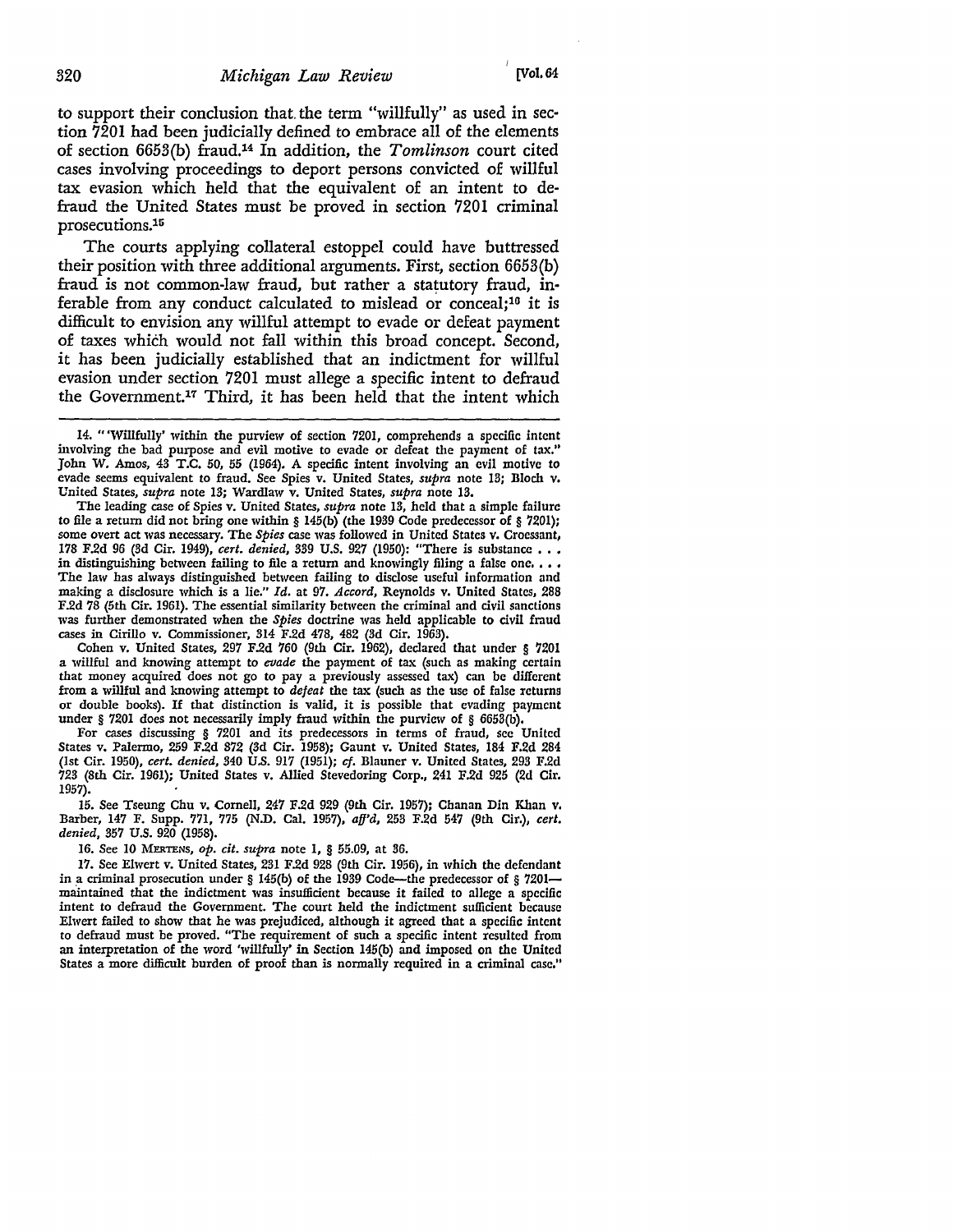must be proved to establish section 6653(b) fraud is the "specific purpose to evade."<sup>18</sup> The predecessor in the 1939 Code of section 6653(b) expressly utilized the phrase "fraud with intent to evade tax," and there is no indication that its deletion from the 1954 Code was intended to effect a substantive change.19

Before the arguments supporting the application of collateral  $\lambda$ estoppel could be deemed decisive, however, the court in *Amos* was forced to distinguish a Supreme Court case, *United Statesov. Scharton,20* which was heavily relied upon in *Moore* as authority for holding collateral estoppel inapplicable.21 In *Scharton,* the defendant was indicted under a statute<sup>22</sup> essentially identical to section 7201 more than three but less than six years after an alleged willful tax evasion. At issue was the applicability of a clause extending the three-year statute of limitations to six years for "offenses involving the defrauding or attempting to defraud the United States."<sup>23</sup> The Government contended that the statute of limitations should be extended because willful evasion necessarily includes every element of fraud. The Supreme Court never squarely faced this contention, but decided that the extension clause should not apply because it was "an excepting clause and therefore to be narrowly construed."24 Thus, the Court did *not* hold in *Scharton* that the elements comprising willful evasion do not embrace the components of fraud. Moreover, as the *Amos* court noted, *Scharton's* restrictive approach to statutory construction has since been rejected by the Supreme  $Court.<sup>25</sup>$ 

*Id.* at 931. The court asserted that "this requirement has crystalized only in recent years," thus rendering doubtful prior authority holding it sufficient to frame an indictment in the language of § 145(b). *Compare* Bloch v. United States, 221 **F.2d 786, 788** (9th Cir. **1955),** *with* Capone v. United States, **56** F.2d **927** (7th Cir. 1932), *cert. denied,* **286 U.S. 553** (1932).

**18.** Mitchell v. Commissioner, **118 F.2d 308, 310** (5th Cir. 1941); see Powell v. Granquist, **252 F.2d 56, 60** (9th Cir. 1958); Eagle v. Commissioner, 242 **F.2d 635, 637** (5th Cir. **1957);** In the Matter of Parr, **205** F. Supp. 492 **(S.D.** Texas **1962).**

**19.** See **10** MRnr.Ns, *op. cit. supra* note **1,** § **55.09** n.83.5.

20. **285 U.S. 518 (1932).**

21. Language from another distinguishable case, Commissioner v. Sunnen, **333 U.S. 591** (1948), was also relied upon **by** the dissenters in *Amos* to support their con- clusion that collateral estoppel was inapplicable. In *Sunnen,* the Supreme Court declared that collateral estoppel "must be confined to situations where the matter raised in the second suit is identical in all respects with that **decided** in the first changed." *Id.* at 599-600. This statement, however, viewed in context, is not aimed at formal differences in statutory language. The Court in *Sunnen* was concerned with the possibility of a prior decision becoming obsolete **by** an evolution or change in legal doctrine. This justifiable concern is not relevant to an application of collateral estoppel between §§ **7201** and **6653(b)** if the sections' constituent elements are deemed identical. The change which concerned the *Sunnen* Court was a change in substantive law and not legal language. *Cf.* Jones v. Trapp, **186 F.2d 951** (10th Cir. **1950).**

- 22. Revenue Act of **1926,** ch. **27,** § 1114(b), 44 Stat. **116.**
- **23.** Revenue Act of **1926,** ch. **27,** § 1110(a), 44 Stat. **115.**
- 24. United States v. Scharton, **285 US. 518,** 521-22 **(1932).**
- **25.** See United States v. Grainger, **346 U.S. 235 (1953).**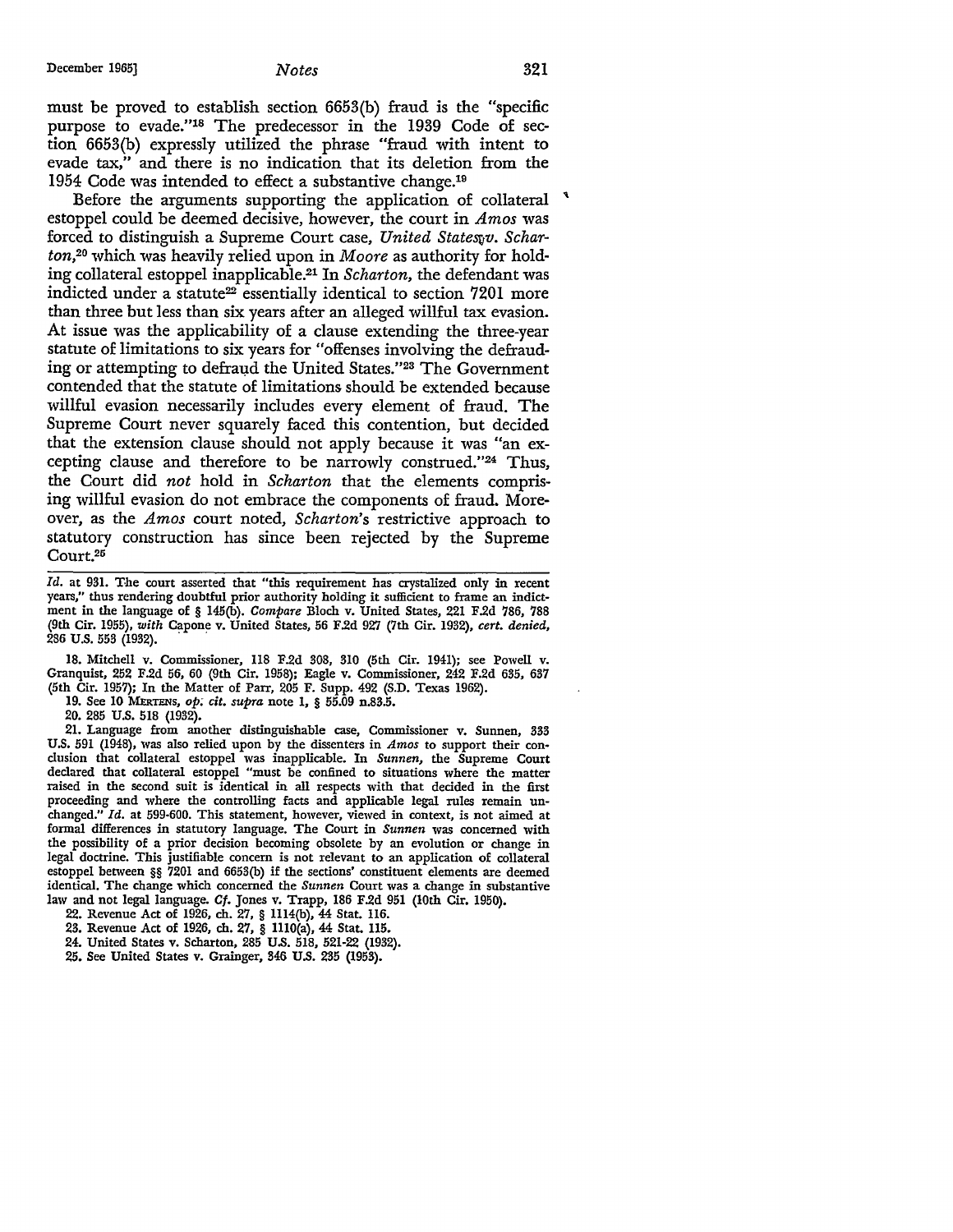Although the *Amos* and *Tomlinson* courts demonstrated that collateral estoppel *can* be applied in the subsequent action under section 6653(b), in concluding that collateral estoppel *should* be applied these courts failed to analyze correctly the relevant policy considerations. One of the primary justifications for applying collateral estoppel is the possibility of effecting a marked saving of judicial time.26 However, application of collateral estoppel in this instance **wII** not accomplish that result. While it is, true that proof of fraud or tax exasion can require an exhaustive compilation of the taxpayer's every item of income and expense for an entire year, and that careful consideration of this evidence involves many judicial man-hours,27 collateral estoppel applies only to findings of fact upon which the prior conviction necessarily rests. While *some defi-* , ciency must be proved to establish a willful evasion under section 7201,28 the exact amount need not. Therefore, even though the taxpayer is collaterally estopped to relitigate the issue of fraud in a subsequent section 6653(b) dispute, the exact deficiency to which the fifty per cent penalty will attach is still subject to litigation.<sup>29</sup> Thus, whether or not collateral estoppel is applied, the court must reexamine the voluminous evidence.

A second consideration underlying the doctrine of collateral estoppel is the policy favoring the establishment of certainty in legal relations.30 Certainty, however, must give way if a party is unfairly burdened. Therefore, the argument by an *Amos* dissenter that application of collateral estoppel is unfair because it gives the Government the benefit of a "one-way street" is quite persuasive.<sup>31</sup> As noted before, when the taxpayer-defendant is acquitted in a prosecution under section 7201, the difference in burdens of proof prevents his pleading collateral estoppel in a subsequent civil suit. The potential inequities of this one-sided availability are best illustrated by *William Hendrick*,<sup>32</sup> in which a poorly educated immigrant waiter who failed to report his income from tips pleaded guilty in a criminal prosecution in order to permit prompt conclusion at minimum legal expense. He was fined \$250 and put on probation for six months. Subsequently, he was confronted by the Commissioner with an addition of approximately \$1500, a sum certainly not in contem-

<sup>26.</sup> Commissioner v. Sunnen, **333 U.S. 591,** 597 (1948).

<sup>27.</sup> *See, e.g.,* Abraham Teitelbaum, 29 P-H Tax Ct. Mem. **55** (1960); Vincent Cefalu, 27 P-H Tax Ct. Mem. **131** (1958), *aff'd,* 276 F.2d 122 (5th Cir. 1960); Jolly's Motor Livery Co., 26 P-H Tax Ct. Mem. 886 (1957).

**<sup>28.</sup>** See Swallow v. United States, **307 F.2d** 81 (10th Cir. 1962); United States v. Fronek, **231** F. Supp. 8 (W.D. Pa. 1964). *But cf.* Funkhouser v. United States, **260** F.2d 86 (4th Cir. **1958).**

<sup>29.</sup> See Moore v. United States, 14 Am. Fed. Tax R.2d **5612** (W.D. Va. 1964).

**<sup>30.</sup>** See The Evergreens v. Nunan, 141 F.2d **927** (2d Cir. 1944); Polasky, supra note **7,** at **250.**

**<sup>31.</sup>** John W. Amos, 43 **T.C. 50,** 64 (1964) (Pierce, **J.,** dissenting).

<sup>32.</sup> **80** P-H Tax Ct. Mem. **1786** (1961).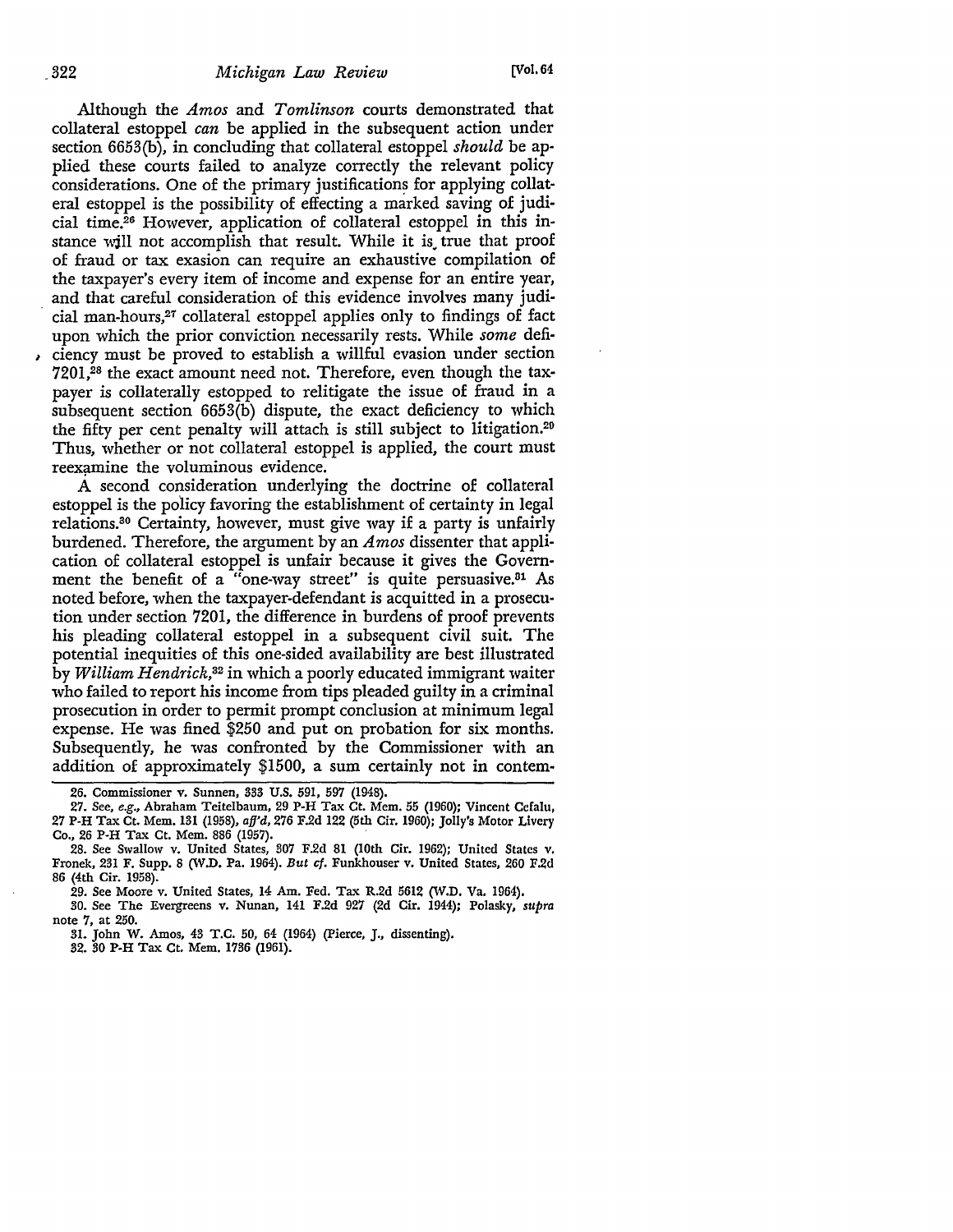plation when he pleaded guilty. The court, acknowledging the taxpayer's motive for pleading guilty, gave no weight to the prior conviction, and was able to hold that there had been no fraud. Of course, if collateral estoppel had been held applicable, the court would have been precluded from reexamining the prior conviction. Such an application of collateral estoppel would in effect force defendants to engage in expensive criminal litigation even when the anticipated punishment does not merit it. Moreover, even if the defendant prevailed after this otherwise unwarranted expense, he would still be potentially subject to the expense of a civil proceeding. Thus, a defendant situated as was Hendrick would be, in effect, forced to defend twice against the civil addition.<sup>33</sup>

Finally, the application of collateral estoppel will virtually eliminate the taxpayer's choice of forum. Normally, the taxpayer may elect to contest a civil addition in the Tax Court, the Court of Claims, or a federal district court. This choice will depend on such factors as financial resources, desirability of expert fact-finding, and variances among courts in construction of the Code.34 If col-

Even if *nolo contendere* is henceforth readily available, however, the basic concept of mutuality of estoppel would seem to be violated. Strictly construed, the doctrine of mutuality prevents a party from invoking collateral estoppel unless he would have been bound if the prior judgment had gone the other way. See Lawlor v. National Screen Serv. Corp., 349 U.S. 322 (1955). Therefore, when the Government seeks to utilize § 7201 criminal convictions to preclude relitigation of the fraud issue, it would seem that collateral estoppel should not be applied because the defendant could not so utilize an acquittal because of the different burdens of proof. Nevertheless, it is clear that in federal courts collateral estoppel will operate between a criminal conviction and a civil dispute if the parties are the same. See United States v. Rubin, 243 F.2d 900 (7th Cir. 1957); Lentin v. Commissioner, **226** F.2d **695** (7th Cir. **1955),** *cert. denied,* **350** U.S. 934 (1956). See generally lB *MOORE,* FEDEAL PRACrIC § 0.418[1] (2d ed. 1965).

34. See Brrraxa, **FEDERAL** INCOME EsATF. **& G-r TAXATION** 934-43 (3d ed. 1964); Ferguson, *supra* note **33.**

**<sup>33.</sup>** This unjust result could be partially mitigated by the free granting of the plea of *nolo contendere* in § **7201** prosecutions. Such a plea would prevent any mention of a § **7201** conviction in a subsequent § **6653(b)** civil proceeding. See Mickler v. Fahs, 243 **F.2d 515** (5th Cir. **1957)** (mention of a former *nolo contendere* plea in a § **6653(b)** civil proceeding held prejudicial error requiring reversal of a judgment for the Commissioner); *cf.* B. Frank Wells, Jr., **27** P-H Tax Ct. Mem. 684 **(1958).** *But see* Broadhead v. Enochs, 162 F. Supp. 897, 899 (1958) ("[T]he plea of nolo contendere has very little, if any, weight.'). See generally Hudson v. United States, **272 U.S.** 451 (1926). **FED.** R. *Camm.* P. 11 provides that *nolo contendere* is available only at the discretion of the court; the Department of Justice may be counted upon to resist it. See Ferguson, *Jurisdictional Problems in Federal Tax Controversies, 48* IowA L. REv. 312, 322 (1963). Nevertheless, a liberal approach to its use has been urged. See United States v. Jones, **119** F. Supp. 288 (S.D. Cal. 1954). "Defendants claim a potential of civil litigation based upon the same transactions pleaded in the indictment. They tell the Court that they are willing not to contend against the charges but desire not to create evidence which could be used as an admission in other potential litigation. To avoid exacting an admission which could be so used, is the main, if not only, modern purpose of *nolo contendere." Id.* at 290. *But see* United States v. Bagliore, 182 F. Supp. 714 (E.D.N.Y. 1960), in which the court stated that no other authorities could be found to support the liberal approach of *Jones.*